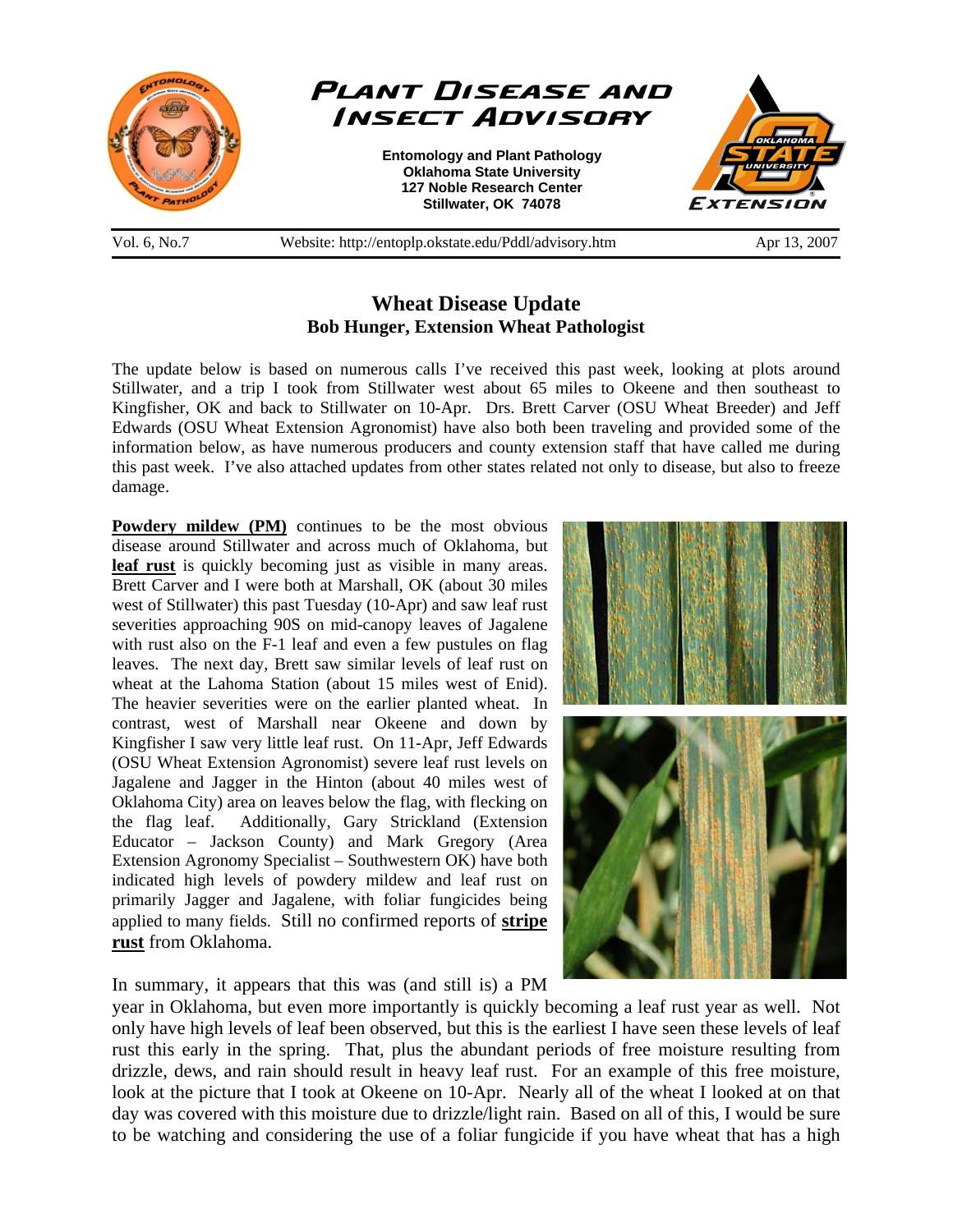

Abundant free moisture on leaf surfaces enhances infection by all wheat foliar pathogens including leaf rust.

yield potential (at least 40-50 bu/A potential) and that is susceptible to leaf rust. Remember, foliar fungicides can only protect the yield potential that is present at the time of application, that leaf rust causes the most damage when there are severe levels prior to the dough stages, and that protection of the flag leaf is a good goal to shoot for. For more information on foliar fungicides, refer to the article in the Wheat Production Newsletter (April 4, 2007; volume 3, issue 11) that can be found at: www.wheat.okstate.edu. After going to this web site, click on the "Wheat Management" link and scroll down to the list of "Newsletters" near the bottom where the Wheat Production Newsletters are listed by date. In addition to this resource, consult with your County Educator and be sure to read the label of any fungicide that you are considering to use.

Other diseases in Oklahoma: During this past week, indications of several other diseases have been reported or samples have come to the lab for diagnosis. These include several virus diseases such as wheat streak mosaic virus (WSMV), high plains virus (HPV) and barley yellow dwarf virus (BYDV) (see right). Roger Gribble (Extension Agronomy Specialist – Northwestern OK) and Rick Kochenower (Area Research & Extension Agronomy Specialist – Oklahoma Panhandle) have sent in samples of leaves with symptoms of WSMV/HPV, and currently these as well as samples from central OK are being tested for presence of all three of these viruses.



I also have a couple of reports of stunting and yellowing in wheat

in southwestern OK that may be associated with root rot. I'm hoping to check this out early next week.